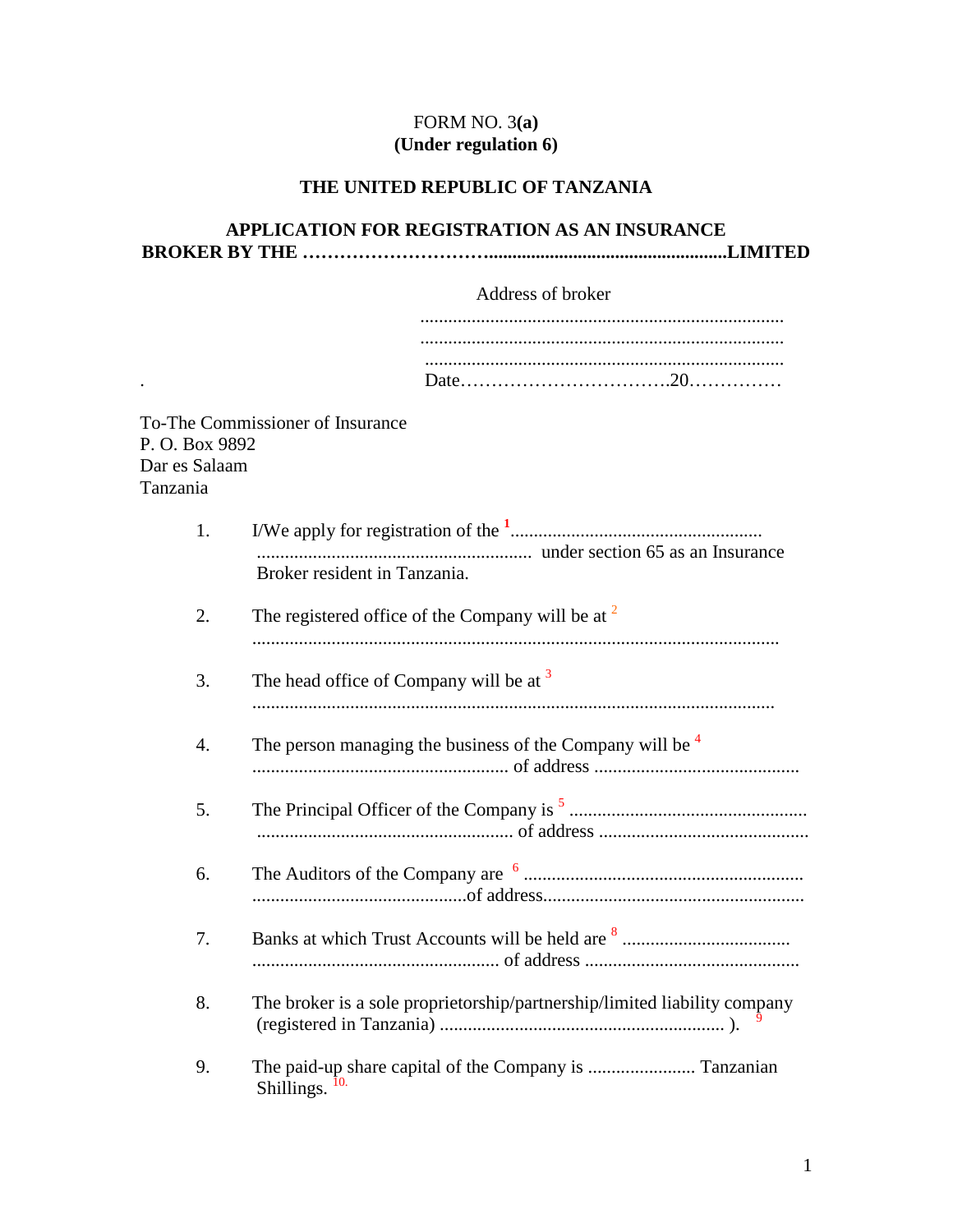- 10. The deposits held by a Trustee Bank under the direction of the Commissioner (by Regulation) are ........................ Tanzanian Shillings. <sup>11</sup>
- 11. The month and day of the financial year end is .............................. <sup>12</sup>

The following information and documentation is attached to this application.

(Note: Failure to provide all the information will result in the return of the application by the Commissioner.)

Statements showing–

- (a) All agents with whom the broker holds agency agreements.  $13$
- (b) All insurers with whom the broker holds underwriting "binders" or claim settlement powers.
- (c) A statement of any links with a Tanzania registered insurer as controlled under section 18 of the Act.
- (d) A list of all agents (paid principally by commission earnings) employed by the broker.
- (e) Statements from each controller, director, partner shareholders with a more than 10% shareholding and manager declaring whether or not they have been:
	- (i) adjudged insolvent or bankrupt in any county; or
	- (ii) made an assignment to or an arrangement or compensation with creditors which has been rescinded or set aside; or
	- (iii) been convicted by a Court in any country of an offence involving dishonesty.
- (f) The business and insurance experience, professional qualifications and age of each working controller, manager, director and partner.
- (g) A list of all branch offices and the names, experience and professional qualifications of the senior officers in charge of each.

Copies of the following documents to be attached to this application:

- (1) The articles of incorporation (or partnership agreements).
- (2) Management agreements, or service contracts.
- (3) Insurance Agent's identity card.

(4) The last audited accounts (including those of all subsidiary companies).

(6) Professional Indemnity (errors and omissions) and Fidelity Guarantee Insurance Policies.<sup>15</sup>

(7) Agency, binder and claim settlement agreements.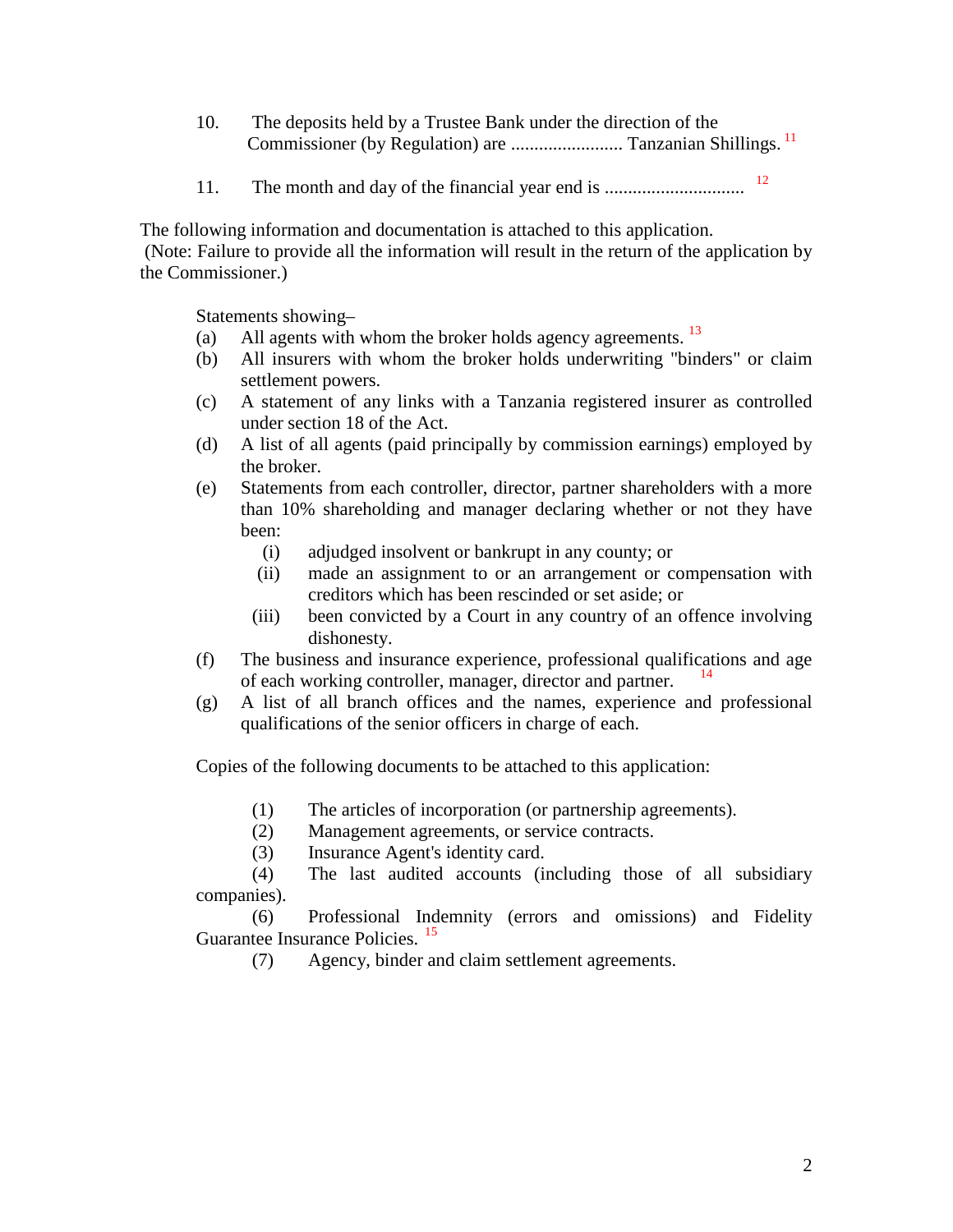I/We enclose a Company cheque made payable to the Commissioner of Insurance for Tanzanian Shillings two million five hundred Thousand  $(2,500,000/)=$  and Tanzanian Shillings seven hundred fifty thousand (7,50,000/-) being the registration fee (**Applicable only for first/new registration**) and annual fee respectively.. In the event of this application to register as an insurance broker being unsuccessful we understand that this fee shall not be refunded.  $16$ 

Yours faithfully, (Authorised Signature) <sup>17</sup> .............................................................................................

## General Notes:

- (a) Where an answer or documentation requested above is not known or available it is essential that this be brought to the attention of, and explained to, the Commissioner. Any application not fully completed will be returned to the applicant.
- (b) Prospective applicants need not establish a company in Tanzania before entering into discussions with the Commissioner on registration requirements. The policy of the Tanzania Government is to encourage the development of the domestic insurance industry and prospective applicants are invited to hold informal discussions with the Commissioner prior to formal application.
- (c) policies and procedures adopted by the broker for purposes of information management,
- (d) Business plan including financial projections for a three year period.
- (e) Any other relevant information which the Commissioner may require for purposes of processing of application.

#### **Specific Notes**

- 1. The full registered name of the company is to be given (or the name under which a sole proprietorship or partnership will operate.
- 2. This must be both the physical address of the registered office of a company registered in terms of the Companies Act, or any other law in the United Republic.
- 3. This must both the physical and postal address in Tanzania.
- 4. This can be manager, controller, chief executive or principal officer with the executive power to control the policy or day to day activities of the Company.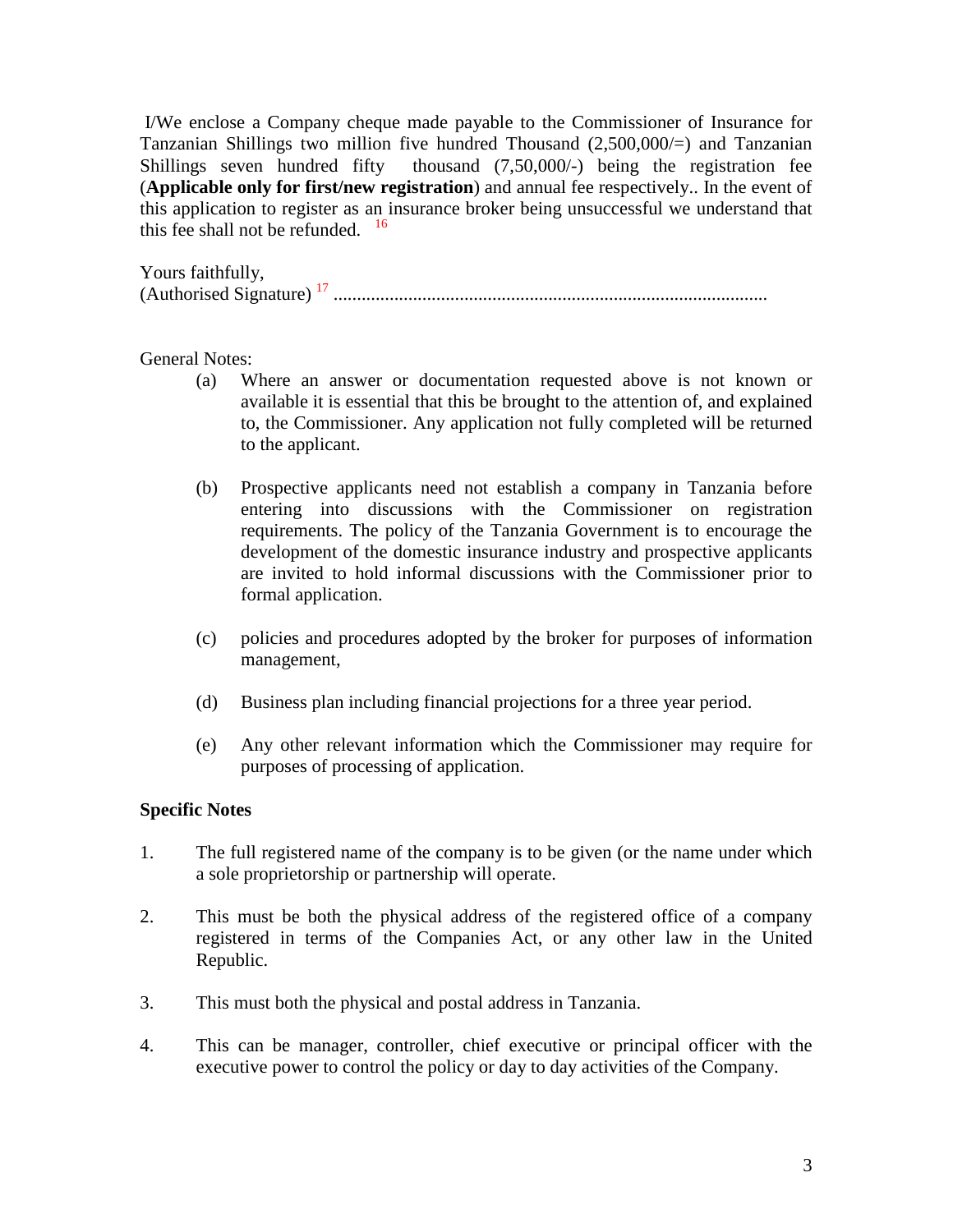- 5. The Principal Officer is defined under the Act as "the person for the time being responsible for the daily management of the principal officer in Tanzania, of the insurer or broker."
- 6. Where an Auditor is not resident in Tanzania full explanation is required, and the experience and knowledge of the Auditor in handling company accounts in Tanzania should be included.
- 7. This must be both the physical and postal addresses and must state the country.
- 8. This must be such that the physical and postal locations of the bank(s) are clearly shown.
- 9. Delete whichever is not applicable.
- 10. Where the paid-up capital of a company does not have full voting rights a full explanation is to be provided.
- 11. Where no direction has been given by the Commissioner insert "No direction received" to this question.
- 12. Where the current financial period in question is in respect of a period lesser or greater than one year the dates of the period should be stated.
- 13. A broker should be in possession of an agency agreement detailing the full terms and conditions of agency. Where there is no written agreement the applicant should provide a statement detailing his understanding of the terms under which business is carried out between the parties.
- 14. The Commissioner is required to satisfy himself of the business and insurance knowledge of the management under the provisions of section 51 of the Act.
- 15. The indemnity required in terms of section 70 of the Act is sufficiently wide to encompass facets of professional indemnity as well as fidelity insurance cover. Applicants should demonstrate that insurance held fully meet the liability of a broker specified in section 70 (1) of the Act.
- 16. The payment of the registration fee is in respect of the application to register as a broker. In the event that such application is rejected (other than because of insufficient information or documentation of registration the fee so paid will also include the first year's annual registration fee.
- 17. The application should be signed by the Principal Officer, but may be signed by a Director of the company.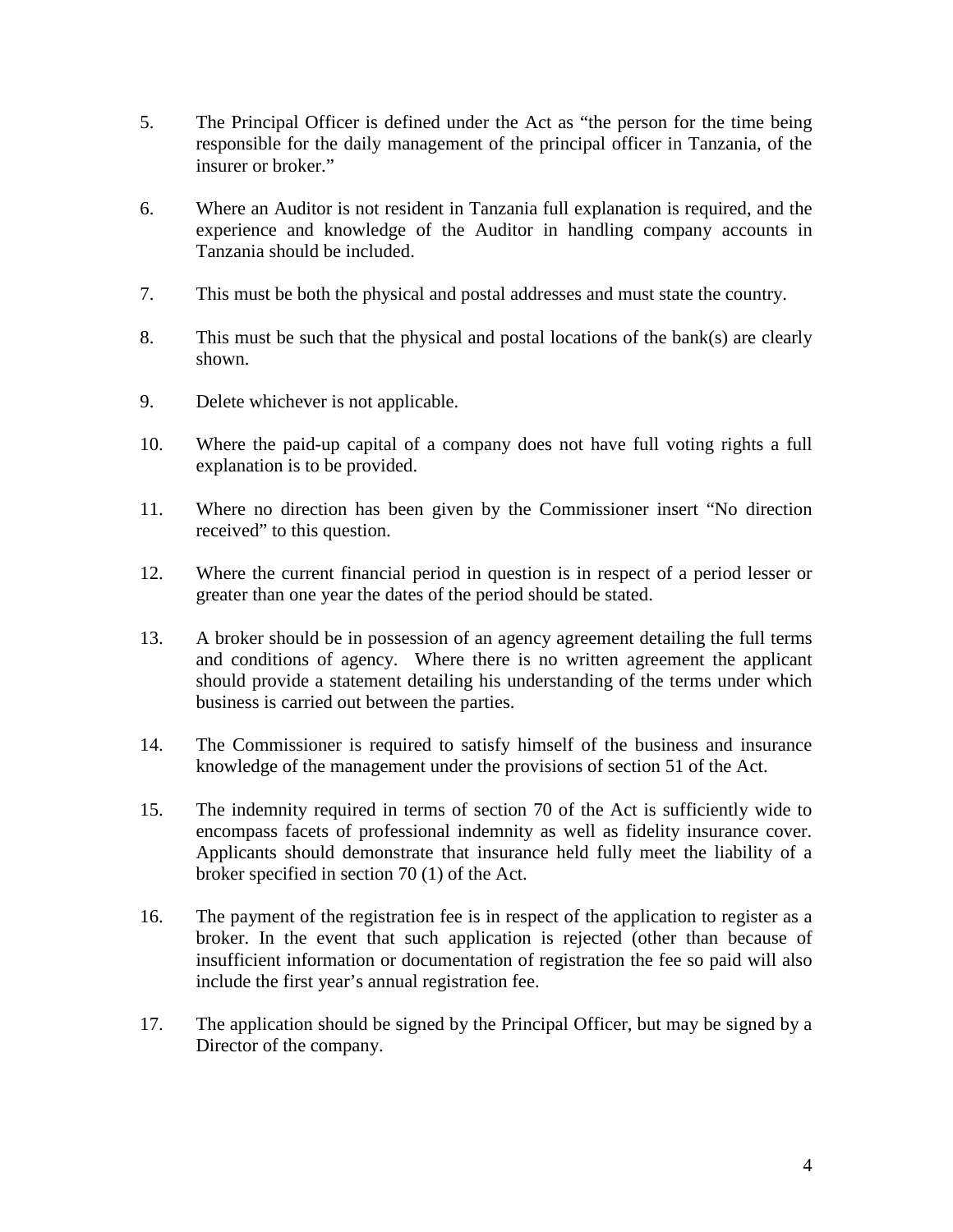# **OTHER PARTICULARS OF THE APPLICANT \_\_\_\_\_\_\_\_\_\_\_\_\_\_\_\_\_\_\_\_\_\_\_\_\_\_\_\_\_\_\_\_\_\_\_\_\_\_\_\_\_\_\_\_\_\_\_\_\_\_\_\_\_\_\_\_\_\_\_\_\_\_\_\_**

| A. | <b>OTHER PARTICULARS OF APPLICANT:</b> |                                                                                                                                                                                                                                                                                                                    |                                   |  |  |  |  |  |
|----|----------------------------------------|--------------------------------------------------------------------------------------------------------------------------------------------------------------------------------------------------------------------------------------------------------------------------------------------------------------------|-----------------------------------|--|--|--|--|--|
|    | 1.                                     |                                                                                                                                                                                                                                                                                                                    |                                   |  |  |  |  |  |
|    |                                        |                                                                                                                                                                                                                                                                                                                    |                                   |  |  |  |  |  |
|    |                                        |                                                                                                                                                                                                                                                                                                                    |                                   |  |  |  |  |  |
|    | 2.                                     | <b>Contacts</b>                                                                                                                                                                                                                                                                                                    |                                   |  |  |  |  |  |
|    |                                        | <b>Telegraphic Address:</b><br><b>Fax No.:</b><br>Mob. No:                                                                                                                                                                                                                                                         |                                   |  |  |  |  |  |
|    | 2.                                     | <b>Location of Offices:</b>                                                                                                                                                                                                                                                                                        |                                   |  |  |  |  |  |
|    |                                        | <b>Principal Office:</b>                                                                                                                                                                                                                                                                                           |                                   |  |  |  |  |  |
|    |                                        | (Give address)                                                                                                                                                                                                                                                                                                     |                                   |  |  |  |  |  |
|    |                                        |                                                                                                                                                                                                                                                                                                                    |                                   |  |  |  |  |  |
|    |                                        |                                                                                                                                                                                                                                                                                                                    |                                   |  |  |  |  |  |
|    |                                        |                                                                                                                                                                                                                                                                                                                    |                                   |  |  |  |  |  |
|    | 3.                                     | NUMBER OF PREVIOUS LICENCE:                                                                                                                                                                                                                                                                                        |                                   |  |  |  |  |  |
|    |                                        | <b>DATE OF EXIPIRY:</b>                                                                                                                                                                                                                                                                                            |                                   |  |  |  |  |  |
|    |                                        | <b>APPLICATION FEE PAID:</b>                                                                                                                                                                                                                                                                                       |                                   |  |  |  |  |  |
|    |                                        |                                                                                                                                                                                                                                                                                                                    | (indicate date of Receipt number) |  |  |  |  |  |
|    |                                        | <b>ANNUAL FEE PAID:</b>                                                                                                                                                                                                                                                                                            | (indicate date of Receipt number) |  |  |  |  |  |
| В. | <b>PARTICULARS OF:</b>                 |                                                                                                                                                                                                                                                                                                                    |                                   |  |  |  |  |  |
|    | (i)<br>(ii)<br>(iii)<br>(iv)           | Members of Board of Directors (Appendix A)<br>Principal Officer and other Management Staff (Appendix B)<br>Auditors & Legal Advisers (Appendix C)<br>Members of Insurance Industry whose services were availed of during the<br>year (Names of Insurers with whom insurance business was placed) –<br>(Appendix D) |                                   |  |  |  |  |  |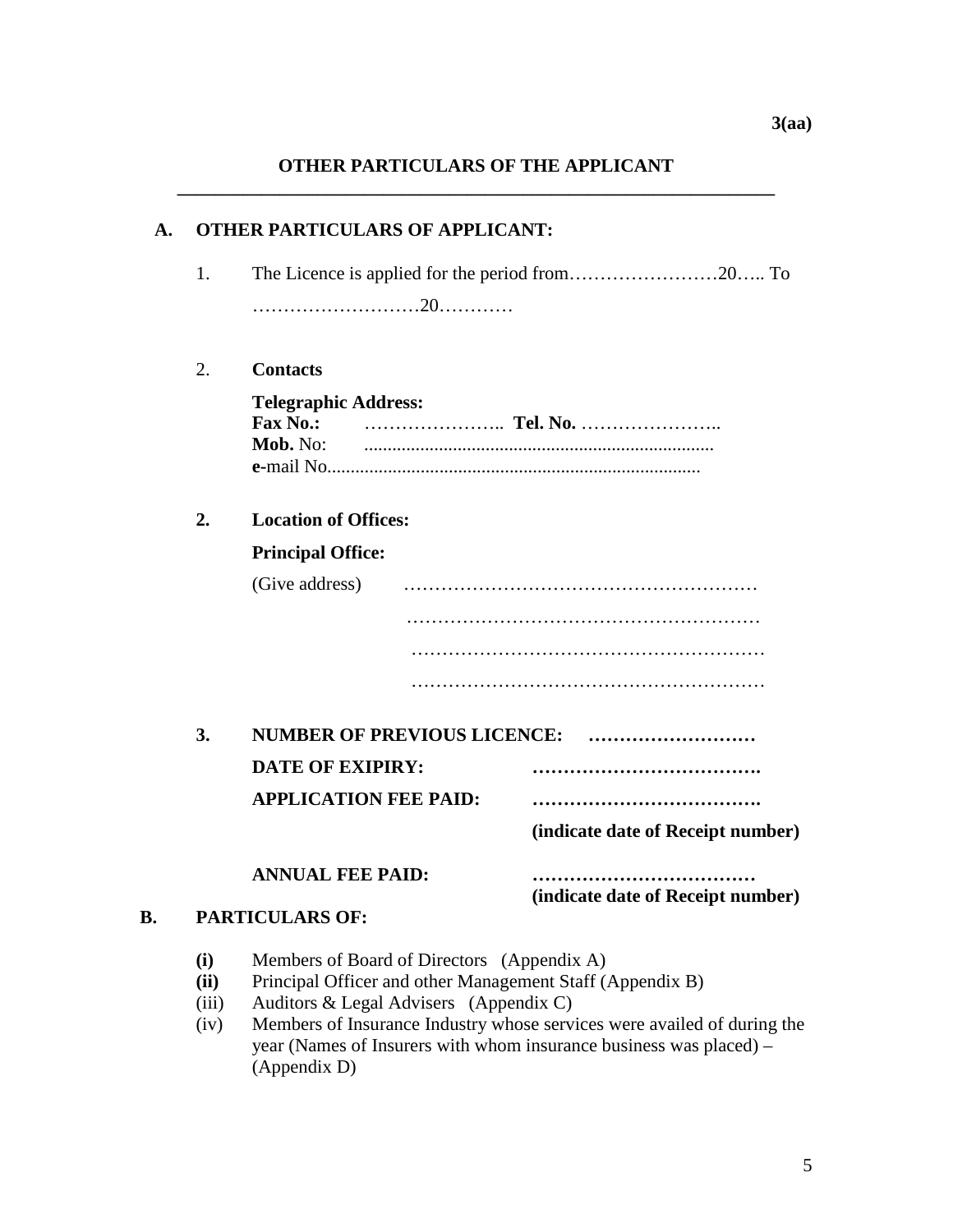## **C. PROFESSIONAL INDEMNITY INSURANCE:**

Insurer: ……………………………………………………………….

Policy No.: ………………………………………………………………..

Period of Insurance:From: ……………….To: ……………………

| (Please enclose a true copy of the Policy) |
|--------------------------------------------|

# D. **FIDELITY GUARANTEE INSURANCE**:

Limit of Indemnity: **……………………………………………………….** (Please enclose a true copy of the Policy)

# **E. PARTICULARS OF BANKERS:**

| (i) Name | <b>Address</b> | <b>Since when</b> |
|----------|----------------|-------------------|
|          |                |                   |
|          |                |                   |

(Please attach a true copy of the Fixed Deposit Receipt for Minimum Paid-up Share Capital Shs. 10m/=) or confirmation letter from your Bankers where you have deposited the Paid up Share Capital.

| (ii) | Trust Account (Collection Account) No.: |  |  |  |  |  |  |  |
|------|-----------------------------------------|--|--|--|--|--|--|--|
|      |                                         |  |  |  |  |  |  |  |
|      | Name of Banker:                         |  |  |  |  |  |  |  |
|      |                                         |  |  |  |  |  |  |  |
|      | Total Amount currently held:            |  |  |  |  |  |  |  |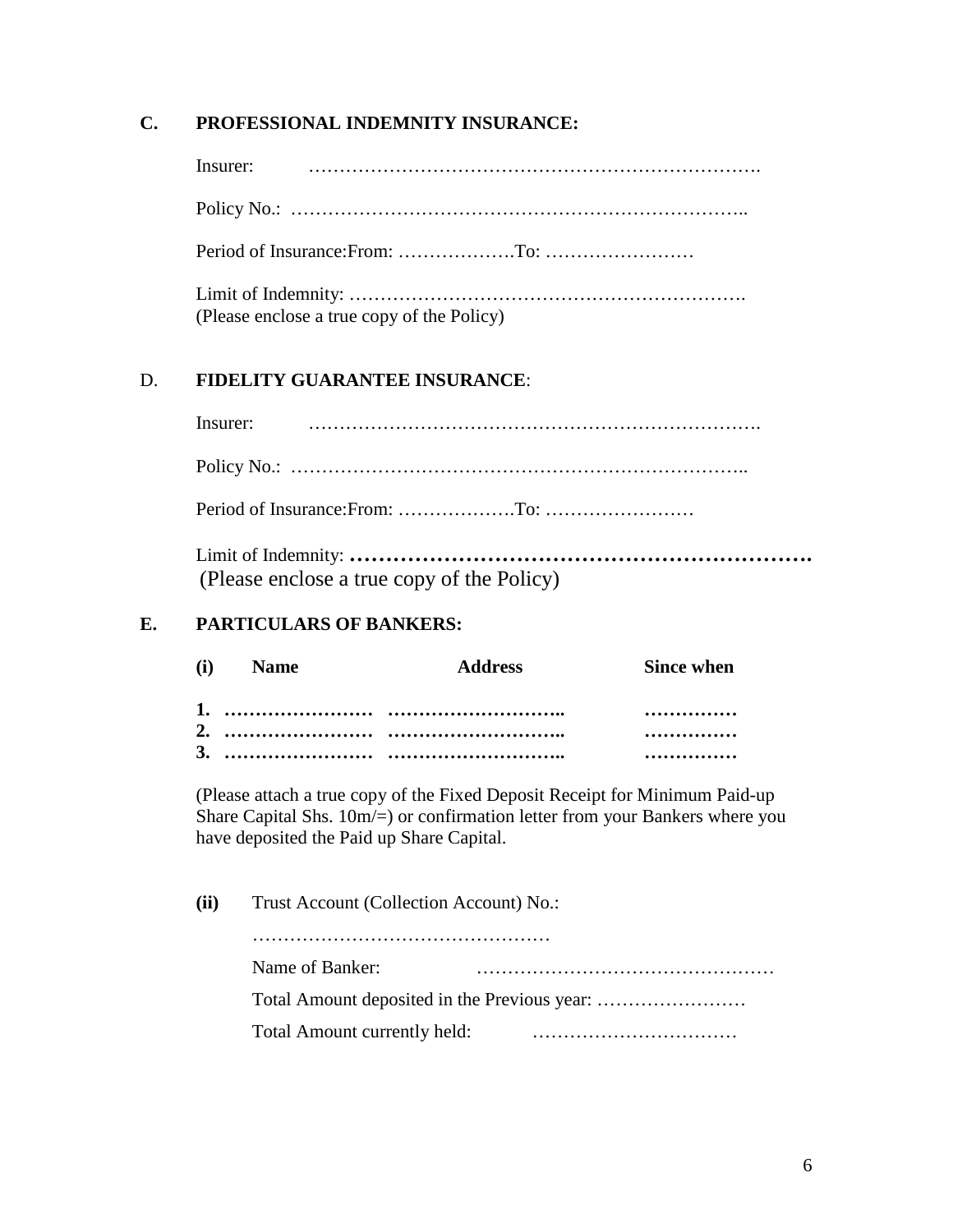## **D. PARTICULARS OF DIRECTORS:**

**(i)** Is the applicant or a director or an employee of the applicant a director or employee or shareholder of an Insurer or Broker or agent or any other member of the Insurance Industry?

If so, give details specifying the Name of the Member, nature and extent of Shareholding/Interest.

#### **(ii) Is any of the Individuals or firms listed in Appendices C & D:-**

- (a) A Director or employee of the applicant or a related Company
- (b) Holding any shares in debentures of or other Interests with the applicant or a related Company?

If the answer to any of the above questions is in the affirmative, give full particulars.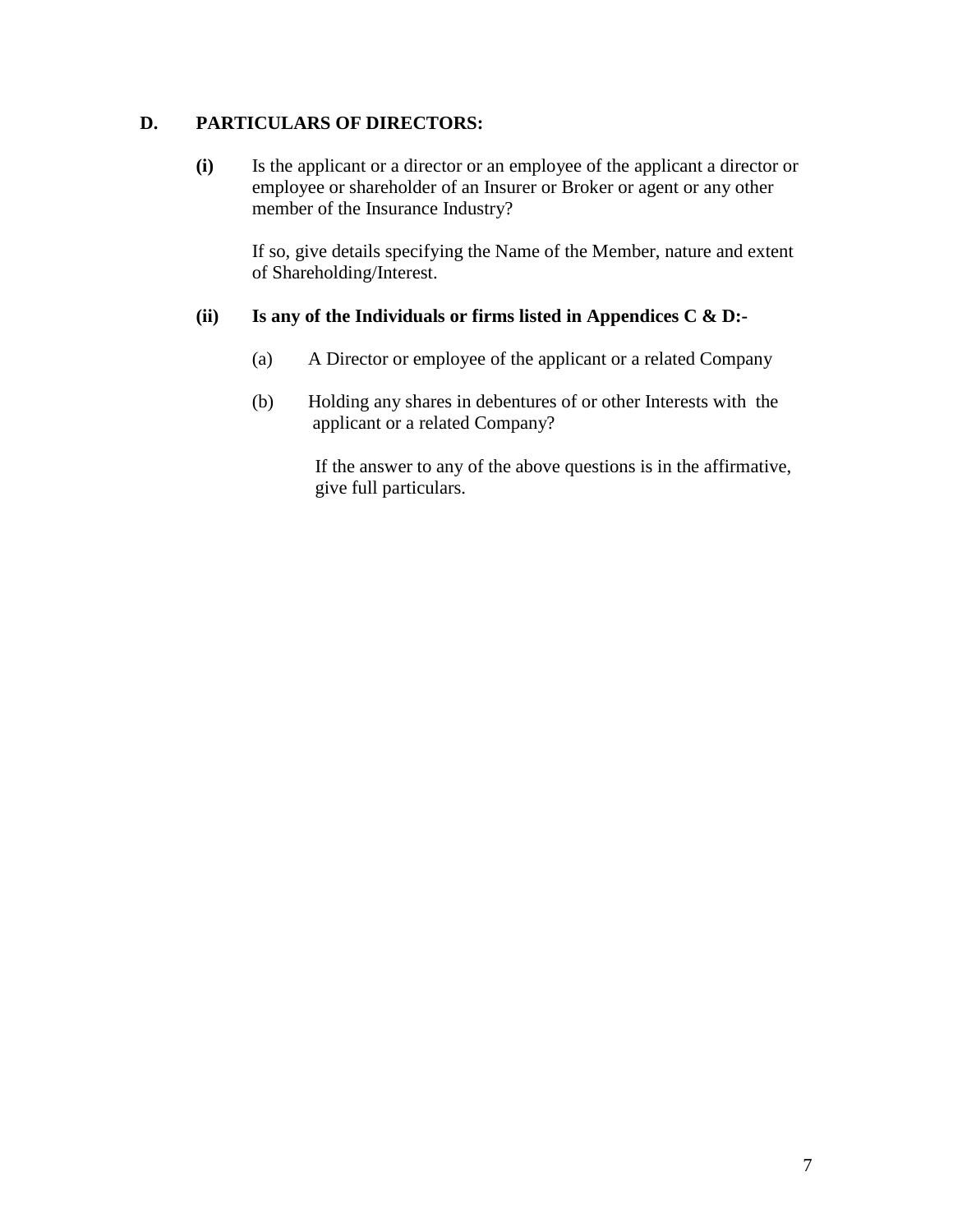|                 | <b>PARTICULARS OF BOARD OF DIRECTORS</b><br>APPENDIX 'A' |             |                            |                   |             |                                         |                         |                    |     |                           |      |            |
|-----------------|----------------------------------------------------------|-------------|----------------------------|-------------------|-------------|-----------------------------------------|-------------------------|--------------------|-----|---------------------------|------|------------|
| S/N             | <b>FULL NAME</b>                                         | CITIZENSHIP | <b>RESIDENTIAL ADDRESS</b> | <b>OCCUPATION</b> | DATE OF     | NO. OF                                  | <b>COURT CONVICTION</b> |                    |     | INTEREST IN ANY MEMBER OF |      |            |
|                 |                                                          |             |                            |                   | APPOINTMENT | <b>SHAES HELD</b><br>(SEE NOTE 1 BELOW) |                         | (SEE NOTE 2 BELOW) |     | <b>INSURANCE INDUSTRY</b> |      |            |
|                 |                                                          |             |                            |                   |             |                                         | (a)                     | (b)                | (c) | Nature of                 | Name | Details of |
|                 |                                                          |             |                            |                   |             |                                         |                         |                    |     | <b>Business</b>           |      | Interest   |
|                 |                                                          |             |                            |                   |             |                                         |                         |                    |     |                           |      |            |
| 2               |                                                          |             |                            |                   |             |                                         |                         |                    |     |                           |      |            |
| 3               |                                                          |             |                            |                   |             |                                         |                         |                    |     |                           |      |            |
| 4               |                                                          |             |                            |                   |             |                                         |                         |                    |     |                           |      |            |
| 5               |                                                          |             |                            |                   |             |                                         |                         |                    |     |                           |      |            |
| 6               |                                                          |             |                            |                   |             |                                         |                         |                    |     |                           |      |            |
| $\overline{7}$  |                                                          |             |                            |                   |             |                                         |                         |                    |     |                           |      |            |
| 8               |                                                          |             |                            |                   |             |                                         |                         |                    |     |                           |      |            |
| 9               |                                                          |             |                            |                   |             |                                         |                         |                    |     |                           |      |            |
| 10 <sup>1</sup> |                                                          |             |                            |                   |             |                                         |                         |                    |     |                           |      |            |

**PRINCIPAL OFFICER**

**DATE: …………………………………… (NAME & SIGNATURE) ……………………………………………………………………………….**

- Note: 1. If the Shareholding consists of two or more types of shares, details should be given separately of the type, number and total paid-up values of each type of shares. If additional shares are held in the names of any relatives (who are not directors themselves) of the Director, particulars of the same should be given separately.
	- 2. Has there been in the past:-

(a) Any conviction of an offence involving fraud or dishonesty?

(b) Any adjudication of bankruptcy or Insolvency for any Director?

(c) Finding to be of Unsound mind by a Court of competent jurisdiction? Please state YES or NO and if the answer is YES, give full details separately.

3. If the space herein is insufficient, please use additional paper.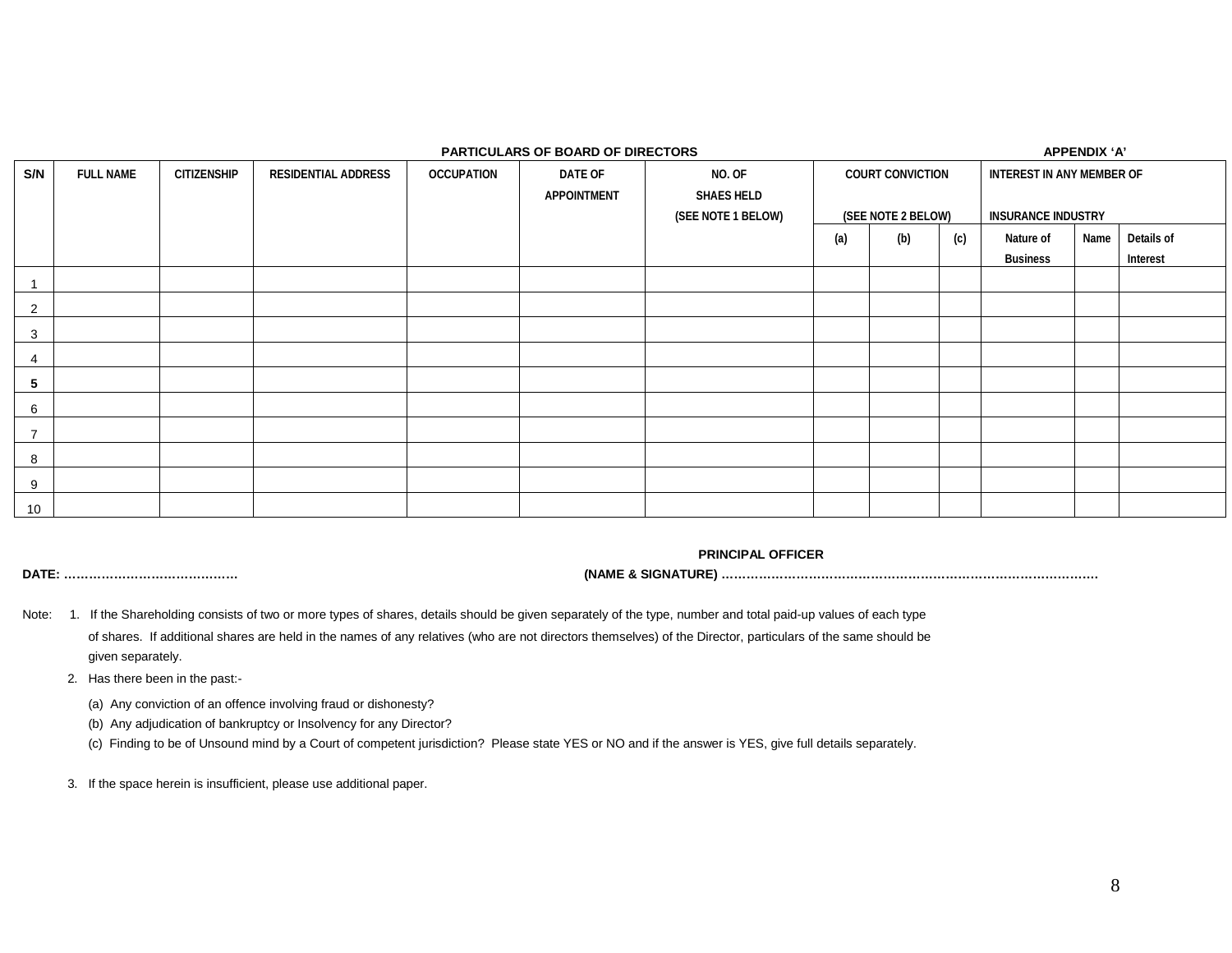| PARTICULARS OF MANAGEMENT TEAM |                  |                    |                            |                   |             | <b>APPENDIX</b>    | 'В' |                         |     |                           |      |            |
|--------------------------------|------------------|--------------------|----------------------------|-------------------|-------------|--------------------|-----|-------------------------|-----|---------------------------|------|------------|
| S/N                            | <b>FULL NAME</b> | <b>CITIZENSHIP</b> | <b>RESIDENTIAL ADDRESS</b> | <b>OCCUPATION</b> | DATE OF     | NO. OF             |     | <b>COURT CONVICTION</b> |     | INTEREST IN ANY MEMBER OF |      |            |
|                                |                  |                    |                            |                   | APPOINTMENT | <b>SHAES HELD</b>  |     |                         |     |                           |      |            |
|                                |                  |                    |                            |                   |             | (SEE NOTE 1 BELOW) |     | (SEE NOTE 2 BELOW)      |     | <b>INSURANCE INDUSTRY</b> |      |            |
|                                |                  |                    |                            |                   |             |                    | (a) | (b)                     | (c) | Nature of                 | Name | Details of |
|                                |                  |                    |                            |                   |             |                    |     |                         |     | <b>Business</b>           |      | Interest   |
|                                |                  |                    |                            |                   |             |                    |     |                         |     |                           |      |            |
| 2                              |                  |                    |                            |                   |             |                    |     |                         |     |                           |      |            |
| 3                              |                  |                    |                            |                   |             |                    |     |                         |     |                           |      |            |
| 4                              |                  |                    |                            |                   |             |                    |     |                         |     |                           |      |            |
| 5                              |                  |                    |                            |                   |             |                    |     |                         |     |                           |      |            |
| 6                              |                  |                    |                            |                   |             |                    |     |                         |     |                           |      |            |
| $\overline{\phantom{a}}$       |                  |                    |                            |                   |             |                    |     |                         |     |                           |      |            |
| 8                              |                  |                    |                            |                   |             |                    |     |                         |     |                           |      |            |
| 9                              |                  |                    |                            |                   |             |                    |     |                         |     |                           |      |            |
| 10                             |                  |                    |                            |                   |             |                    |     |                         |     |                           |      |            |

**PRINCIPAL OFFICER**

**DATE: …………………………………… (NAME & SIGNATURE) ……………………………………………………………………………….**

- Note: 1. If the Shareholding consists of two or more types of shares, details should be given separately of the type, number and total paid-up values of each type of shares. If additional shares are held in the names of any relatives (who are not directors themselves) of the Director, particulars of the same should be given separately.
	- 2. Has there been in the past:-
		- (a) Any conviction of an offence involving fraud or dishonesty?
		- (b) Any adjudication of bankruptcy or Insolvency for any Director?
		- (c) Finding to be of Unsound mind by a Court of competent jurisdiction? Please state YES or NO and if the answer is YES, give full details separately.
	- 3. If the space herein is insufficient, please use additional paper.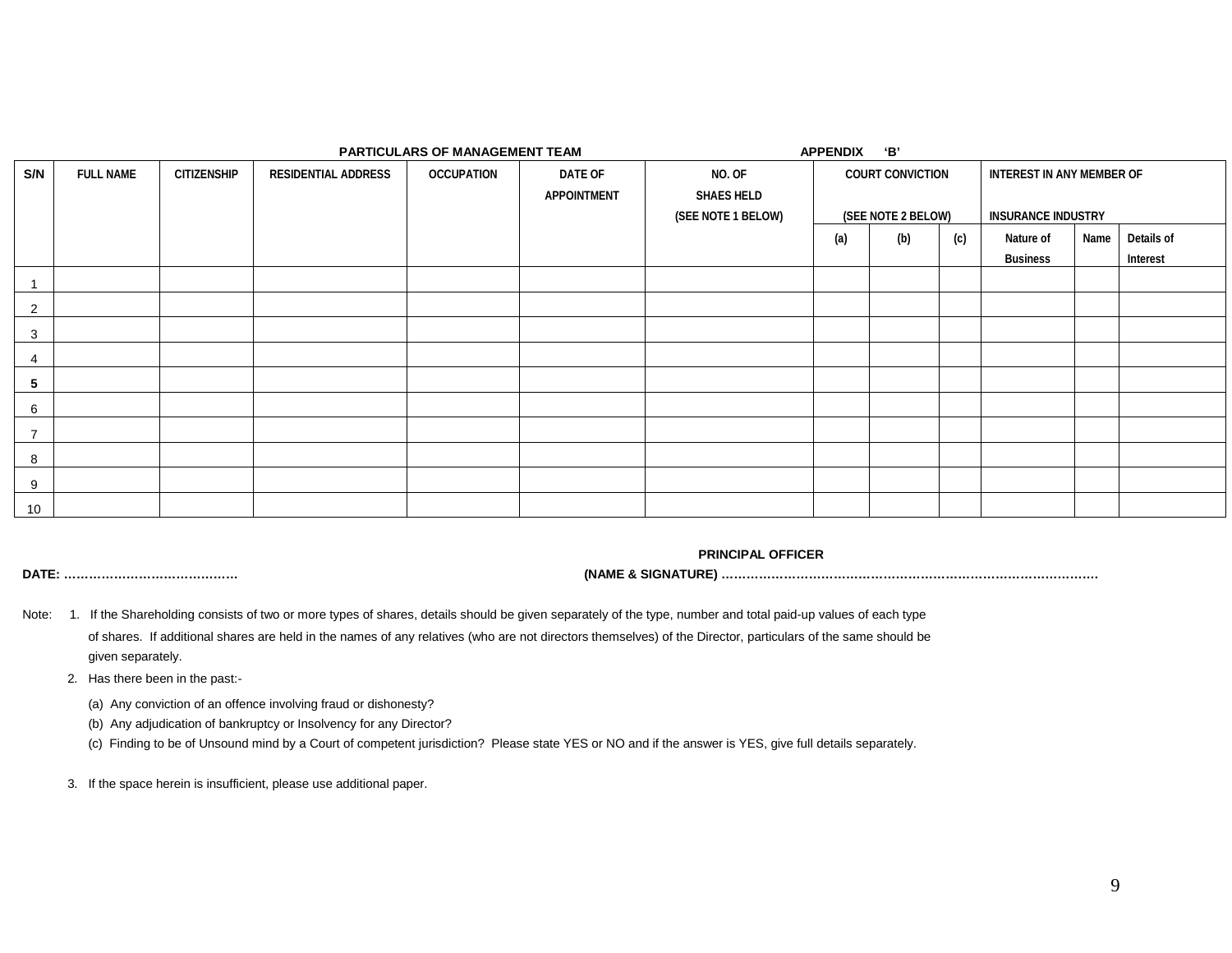#### **PARTICULARS OF AUDITORS & LEGAL ADVISERS APENDIX 'C'**

#### **NAME OF INSURER:**

| <b>AUDITORS</b>      | <b>NAME OF FIRM</b> | <b>ADDRESS</b> | PROFESSIONAL QUALIFICATIONS | <b>SINCE WHEN</b> |
|----------------------|---------------------|----------------|-----------------------------|-------------------|
|                      |                     |                |                             |                   |
|                      |                     |                |                             |                   |
|                      |                     |                |                             |                   |
|                      |                     |                |                             |                   |
|                      |                     |                |                             |                   |
|                      |                     |                |                             |                   |
| <b>LEGAL ADVISER</b> |                     |                |                             |                   |
|                      |                     |                |                             |                   |
|                      |                     |                |                             |                   |
|                      |                     |                |                             |                   |
|                      |                     |                |                             |                   |
|                      |                     |                |                             |                   |
|                      |                     |                |                             |                   |
|                      |                     |                |                             |                   |
|                      |                     |                |                             |                   |